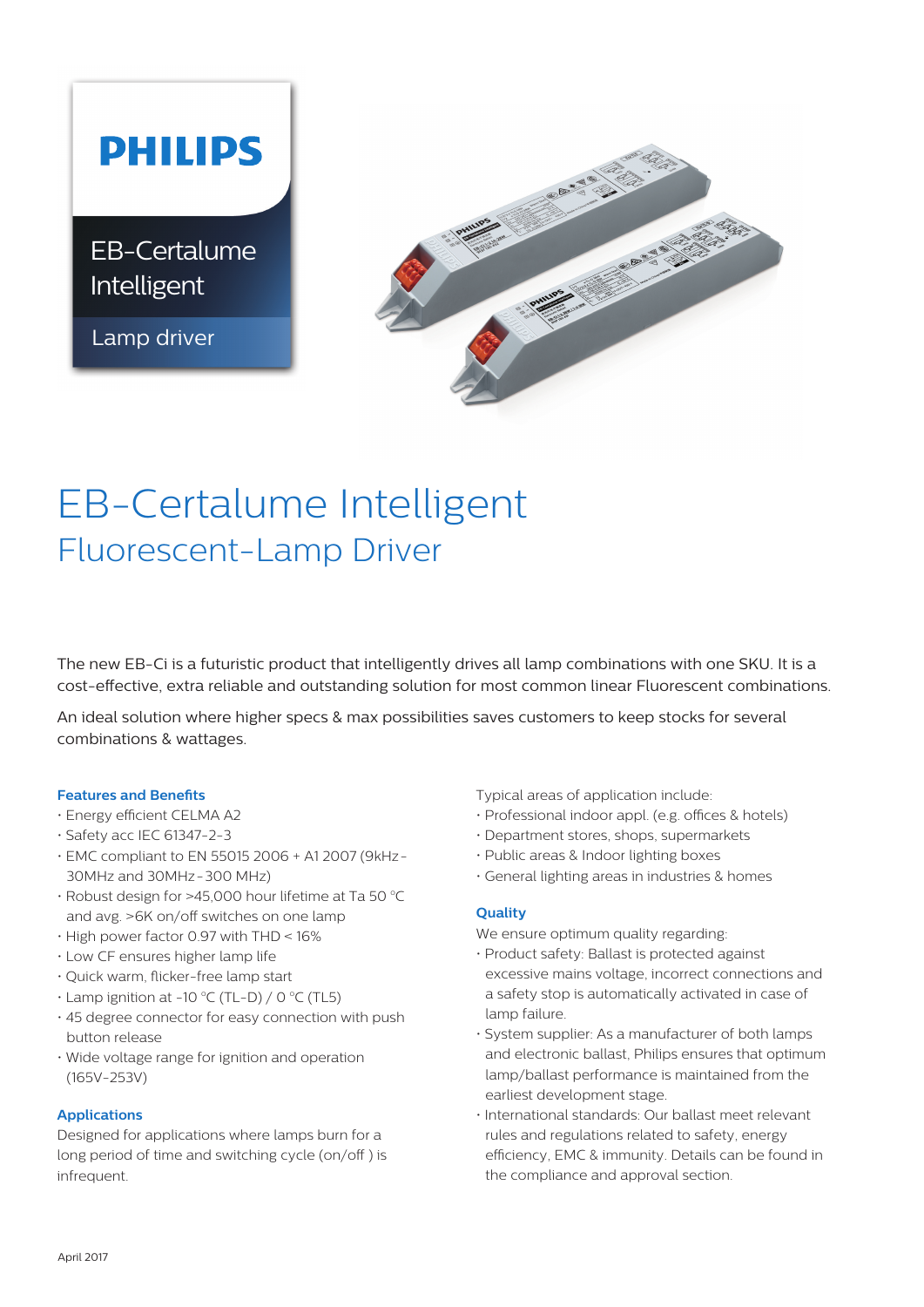# **Compliances and approvals**

| <b>Specification item</b> | Value                                 |
|---------------------------|---------------------------------------|
| RFI (9kHz-30Mhz)          | EN 55015                              |
| RFI (30MHz-300Mhz)        | EN 55015                              |
| Harmonics                 | IEC 61000-3-2                         |
| Safety                    | IEC 61347-2-3, IEC 61347-1            |
| Vibration & bump tests    | IEC 60068-2-6 FC, IEC 60068-2-29 FB   |
| Quality standard          | <b>ISO 9001</b>                       |
| Environmental standard    | ISO 14001                             |
| Certificates              | CB, CCC, TIS, PSB, SNI, IRAM, RCM, CS |

# **Specification (all typical values at Vmains = 230V/50Hz)**

|                     | $P-in (W)$ | P-Loss (W) | <b>PF</b> | CF   | THD% |
|---------------------|------------|------------|-----------|------|------|
| $TLD1 \times 18$    | 21.3       | 3.3        | 0.90      | 1.65 | < 20 |
| TLD $2 \times 18$   | 39.7       | 4.8        | 0.97      | 1.58 | < 16 |
| $TLD$ 3 $\times$ 18 | 56.0       | 5.3        | 0.97      | 1.52 | < 12 |
| TLD $4 \times 18$   | 70.2       | 6.1        | 0.97      | 1.48 | < 11 |
| TLD 1 x 36          | 36.4       | 4.1        | 0.97      | 1.52 | < 16 |
| $TLD$ 2 $\times$ 36 | 68.2       | 6.2        | 0.98      | 1.45 | < 11 |
|                     |            |            |           |      |      |
| TL51 x 14           | 16.6       | 2.1        | 0.90      | 1.45 | < 13 |
| TL5 2 x 14          | 30.6       | 3.7        | 0.96      | 1.40 | < 10 |
| TL5 3 x 14          | 44.9       | 4.3        | 0.98      | 1.40 | < 10 |
| TL5 1 x 21          | 23.7       | 2.1        | 0.98      | 1.40 | < 11 |
| TL5 2 x 21          | 45.1       | 4.8        | 0.96      | 1.40 | < 10 |
| TL51x28             | 31.2       | 2.3        | 0.98      | 1.40 | < 10 |
| TL5 2 x 28          | 60.1       | 4.6        | 0.98      | 1.40 | < 10 |

## **Dimensions**



EB-Ci TLD/ EB-Ci TL5

| Specification item           | Value | Unit |
|------------------------------|-------|------|
| Length overall (A1)          | 210   | mm   |
| Width overall (B1)           | 30    | mm   |
| Height overall (C1)          | 26    | mm   |
| Mounting Holes Distance (A2) | 200   | mm   |
| Mounting Holes Size (D1)     | 43    | mm   |

### **Inrush current**

| Specification item        | EB-Ci TLD | EB-Ci TL5 | Unit |
|---------------------------|-----------|-----------|------|
| Inrush current            | 19        |           |      |
| Inrush current width      | 0.350     | 0.224     | ms   |
| Max bellast on B 16 A MCB | 28        | 30        | -    |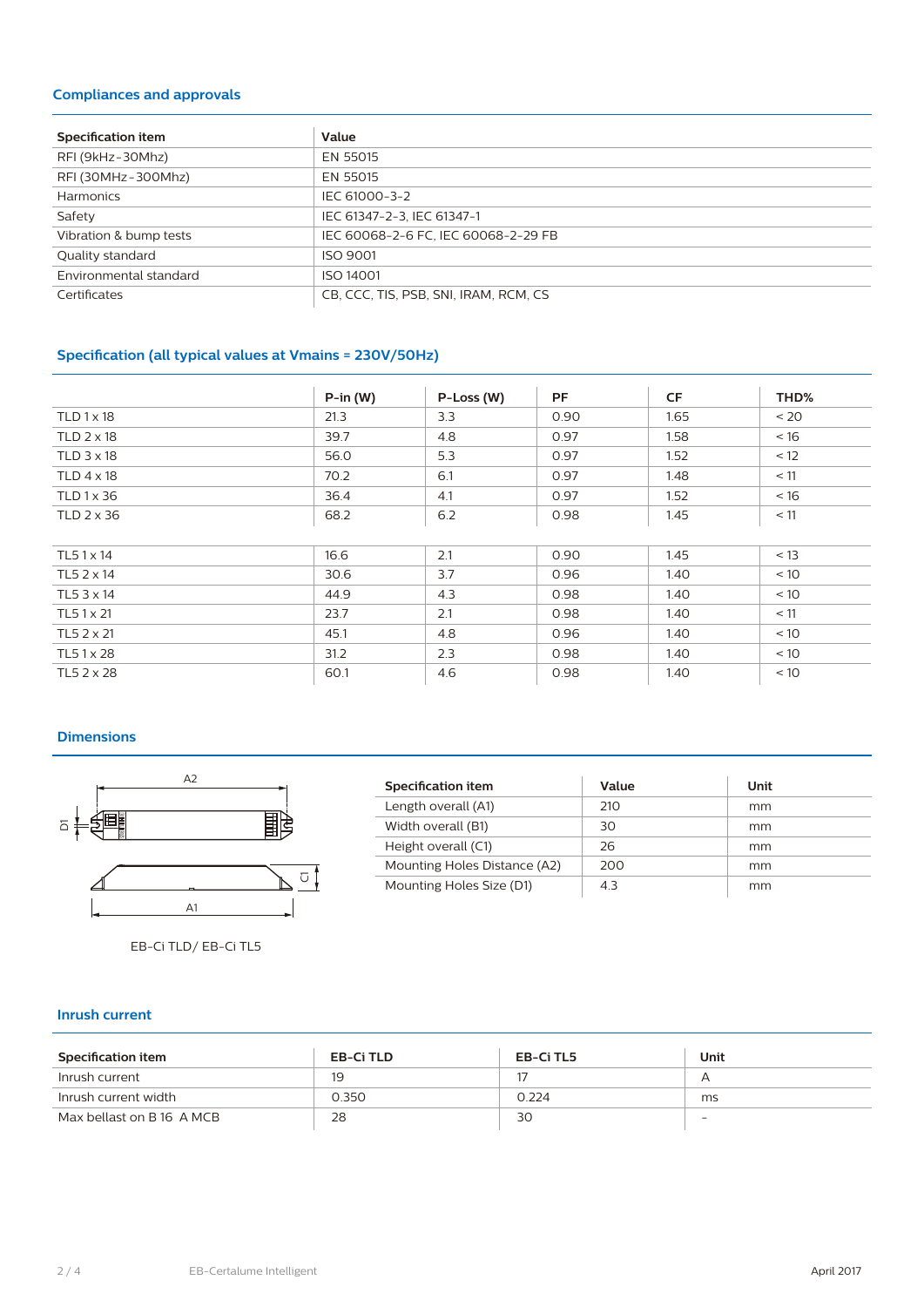# **Technical data**

| Specification item                                     | Value                                     |
|--------------------------------------------------------|-------------------------------------------|
| Rated mains voltage                                    | 220-240 V                                 |
| With tolerances for safety±10%                         | 198-264 V                                 |
| With tolerances for ignition & buring +5%, -25%        | 165-253V                                  |
| Mains frequency                                        | 50/60 Hz                                  |
| Earth leakage current                                  | $<$ 0.5 mA per ballast                    |
| Ignition time                                          | 1.0 <sub>sec</sub>                        |
| Overvoltage protection                                 | 48 hrs at 320 V AC and 02 hrs at 350 V AC |
| Under voltage protection                               | 48 hrs at 165 V AC                        |
| Max cable length hot side:                             | $0.75 \text{ m}$                          |
| Total wire capacitance between hot and cold lamp wires | Max. 150 pF                               |
| Total wire capacitance between lamp wires to ground    | Max. 150 pF                               |
| Energy efficiency index (EEI)                          | A <sub>2</sub>                            |
| <b>BLF</b>                                             | 1.0                                       |
| Automatic restart after voltage dip                    | Yes                                       |
| Tested with a dip down to                              | 30%                                       |

Notes:

1. Ensure that the neutral is reconnected again after above mentioned test is carried out and before the installation is put into operation.

# **Wiring Recommendations**

- The lead length is dependent on the capacitance of the cable.
- Earthing is not required for the device to operate.
- Connection to earth reduces radio interference.
- With standard solid wire 0.5/0.75 mm2 the capacitance of the lead is approx. 200 pF/m. This value is influenced by the way the wiring is made.
- In borderline cases the capacitance must be measured inside the luminary.
- Keep lamp wires short. Lamp connection with twin ballast should be made with symmetrical wiring. Max cable length hot side 0.75 m.
- Hot leads and cold leads should be separated as much as possible.
- To avoid the damage of the control gear, the wiring must be protected against short circuits to earth.

#### **1 Lamp 2 Lamps 3 Lamps 4 Lamps** EB-Ci TLD EB-Ci TL5 1 x 18W/36W 1 x 14W/21W/28W 2 x 18W/36W 2 x 14W/21W/28W 3 x 18W 3 x 14W(7) 4 x 18W 1 2 3 4 5 6 1 2 ाउ  $\sqrt{4}$ 5  $\overline{6}$ 1 2  $\overline{3}$ 4 5 6 1 2 3 4 5 6 1 2 3 4 5 6 1 2 3 4 5 6 1 2 3  $\overline{A}$ 5 6

## **Wiring Diagram**